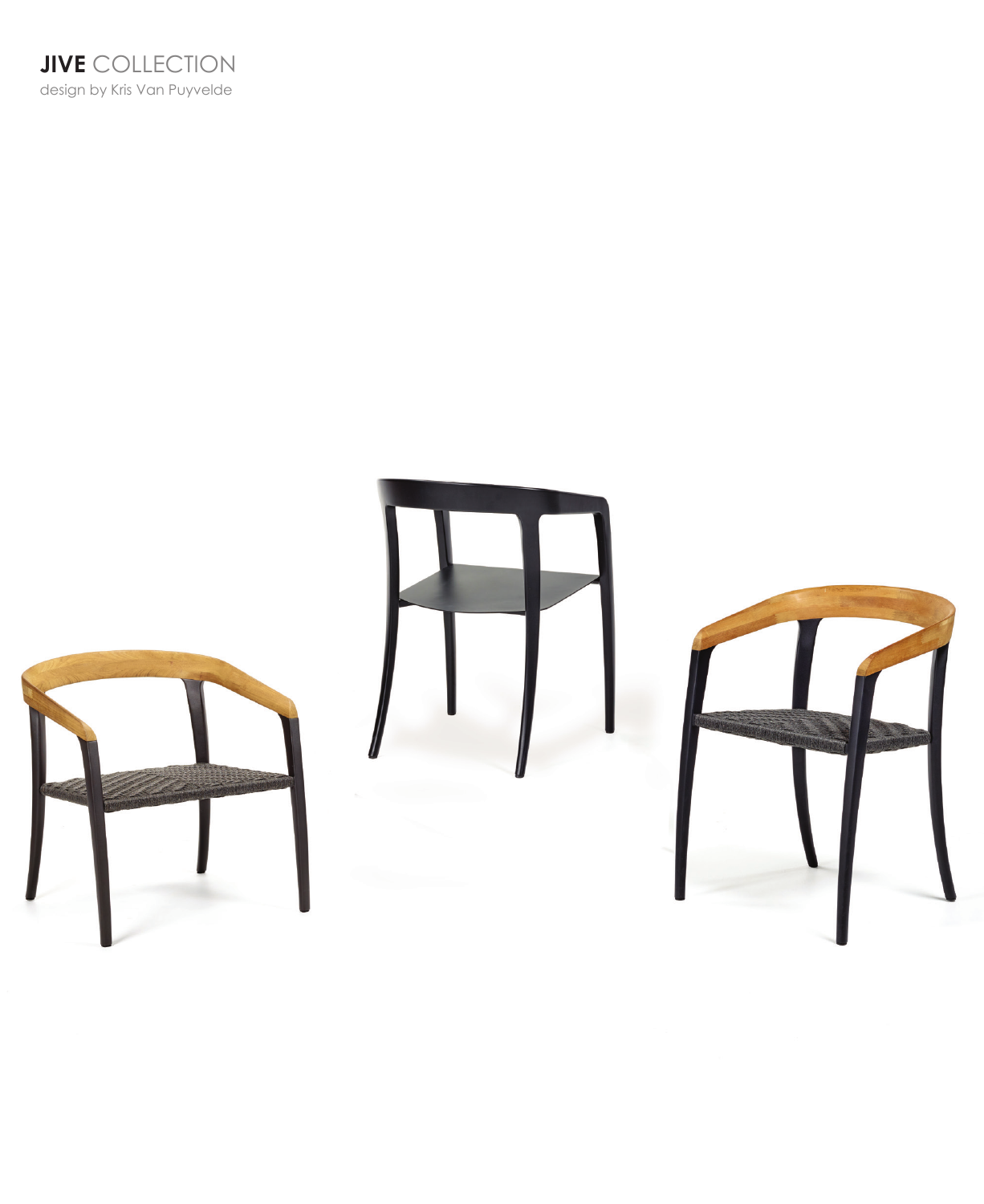## **JIVE** SPECIFICATIONS

| <b>CHAIR</b> |                    |  | Ref: JIV 55W |  |
|--------------|--------------------|--|--------------|--|
|              | $0.21 \text{ m}^3$ |  | 6,6 kg       |  |
|              | 48-49              |  |              |  |



| CHAIR |                            |  | Ref: JIV 55WG       |  |
|-------|----------------------------|--|---------------------|--|
|       | $\Box$ 0.21 m <sup>3</sup> |  | $\mathbf{E}$ 6.6 kg |  |
|       | 50-51, 52-53, 56-57, 58-59 |  |                     |  |



|                 |  | COATED<br>ALUMINIUM + TEAK<br>A<br>TK | COATED<br>ALUMINIUM + TEAK<br><b>BR</b><br>TK |  |  |
|-----------------|--|---------------------------------------|-----------------------------------------------|--|--|
|                 |  |                                       |                                               |  |  |
| OLEFIN<br>FIBER |  | JIV 55 WGA                            | JIV 55 WGBR                                   |  |  |
|                 |  |                                       |                                               |  |  |
|                 |  |                                       | <b>CUSHIONS</b>                               |  |  |
|                 |  | PIL JIV 55 LED (SEAT + BACK)          |                                               |  |  |
| CAT. A          |  |                                       |                                               |  |  |
| CAT. B          |  |                                       |                                               |  |  |
| CAT. C          |  |                                       |                                               |  |  |
|                 |  |                                       | PIL JIV 55 SED (SEAT)                         |  |  |
| CAT. A          |  |                                       |                                               |  |  |
| CAT. B          |  |                                       |                                               |  |  |
| CAT. C          |  |                                       | ٠                                             |  |  |
|                 |  | PIL JIV 55 BED (BACK)                 |                                               |  |  |
| CAT. A          |  |                                       |                                               |  |  |
| CAT. B          |  |                                       |                                               |  |  |
| CAT. C          |  |                                       |                                               |  |  |





PIL JIV 55 LED PIL JIV 55 SED PIL JIV 55 BED



|        | COATED<br>ALUMINIUM + TEAK | COATED<br>ALUMINIUM + TEAK | COATED<br>ALUMINIUM + TEAK | COATED<br>ALUMINIUM + TEAK    | COATED<br>ALUMINIUM + TEAK | COATED<br>ALUMINIUM + TEAK |
|--------|----------------------------|----------------------------|----------------------------|-------------------------------|----------------------------|----------------------------|
|        | A                          | <b>TK</b><br><b>BR</b>     | <b>WR</b><br>ТK            | <b>TK</b><br>MR               | TK<br>OL                   | TK<br><b>SB</b>            |
|        | <b>JIV 55 WA</b>           | JIV 55 WBR                 | JIV 55 WWR                 | JIV 55 WMR                    | JIV 55 WOL                 | <b>JIV 55 WSB</b>          |
|        | ٠                          | ٠                          | ٠                          | ٠                             | ٠                          | ٠                          |
|        |                            |                            | <b>CUSHIONS</b>            |                               |                            |                            |
|        |                            |                            |                            | PIL JIV 55 ALED (SEAT + BACK) |                            |                            |
| CAT. A |                            |                            |                            |                               |                            |                            |
| CAT. B |                            |                            |                            |                               |                            |                            |
| CAT. C |                            |                            |                            |                               |                            |                            |
|        | PIL JIV 55 ASED (SEAT)     |                            |                            |                               |                            |                            |
| CAT. A |                            |                            |                            |                               |                            |                            |
| CAT. B |                            |                            |                            |                               |                            |                            |
| CAT. C |                            |                            |                            |                               |                            |                            |
|        | PIL JIV 55 BED (BACK)      |                            |                            |                               |                            |                            |
| CAT. A |                            |                            |                            |                               |                            |                            |
| CAT. B |                            |                            |                            |                               |                            |                            |
| CAT. C |                            |                            |                            |                               |                            |                            |